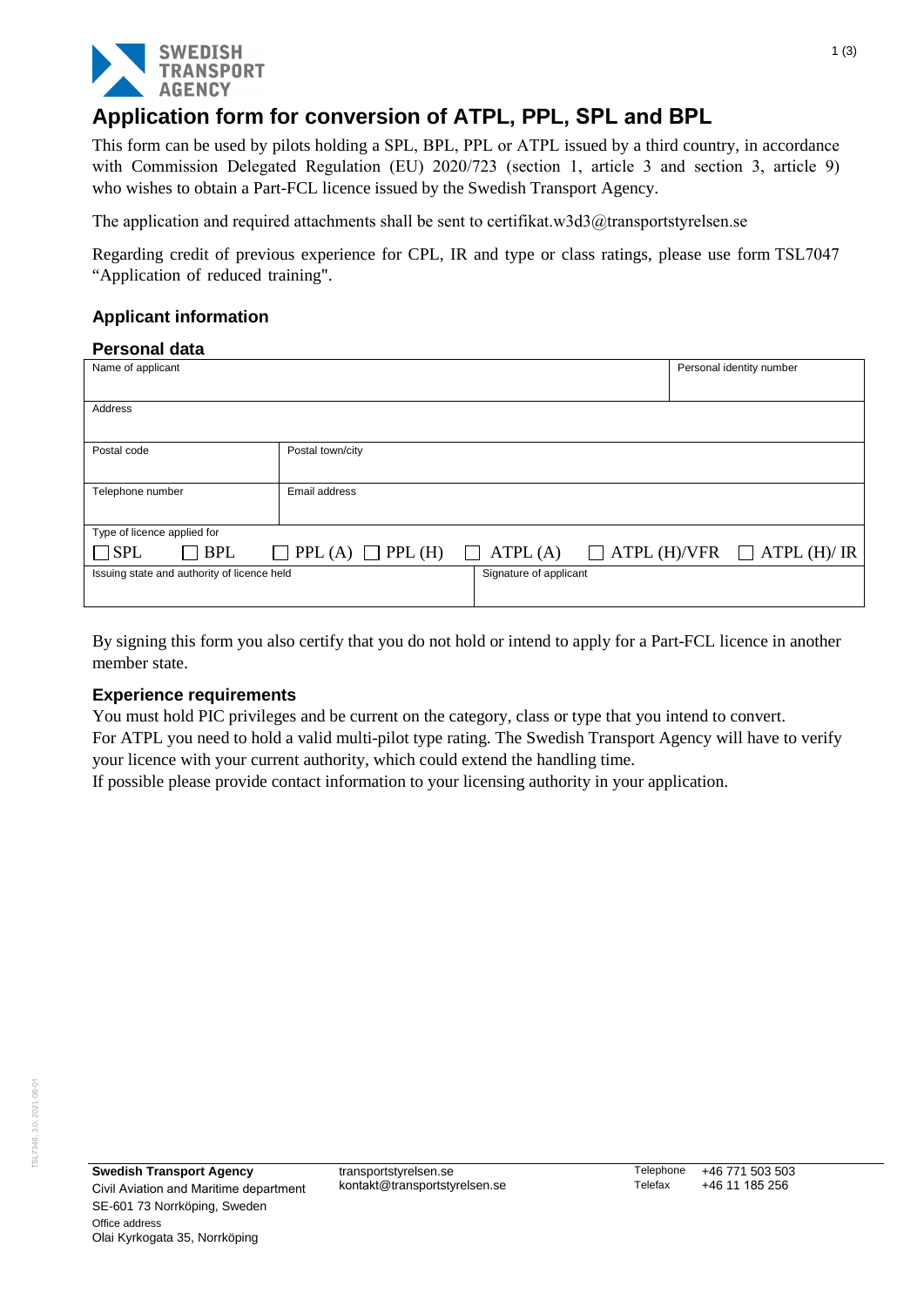

# **Required attachments**

| Copy of: |  |
|----------|--|
|----------|--|

|  | $\Box$ Valid passport |  |  |                                                                       |  |  |
|--|-----------------------|--|--|-----------------------------------------------------------------------|--|--|
|  |                       |  |  | $\Box$ Valid licence, rating or certificate issued by a third country |  |  |
|  |                       |  |  |                                                                       |  |  |

 $\Box$  Proof of PIC privileges on the rating applied for

□ Last test/check performed on the relevant rating

□ Last three pages of pilot's logbook (certified copies)

Valid Part-MED medical certificate

# **Flight experience**

Please note that all flight time presented must be according to Part-FCL, e.g PIC under instruction cannot be listed as PIC flight time.

# **PPL, SPL and BPL**

Total flight time on relevant category: (minimum 100 h)

## **ATPL**

| 1. Flight time     | Total               | Aircraft total | <b>FSTD</b> | Min 1500 h (A)<br>Min 1000 h (H) |
|--------------------|---------------------|----------------|-------------|----------------------------------|
| <b>2. MPO</b>      | Total               |                |             | Min 500 h (A)<br>Min 350 h (H)   |
| 3. PIC/PICUS       | Total               |                |             | Min 250 h                        |
| 4. Cross country   | Total               | <b>PIC</b>     |             | Min 200 h of<br>which 100 h PIC  |
| 5. Instrument time | Actual or simulated | <b>FSTD</b>    |             | Min 75 h (A)<br>Min 130 h (H)    |
| 6. Night flight    | Total               |                |             | Min 100 h                        |

## **Theoretical examination**

**Required subjects for PPL are**: 010 air law, and 040 human performance and limitations. [PPL (A): Code 123. PPL (H): Code 133]

**Required subjects for ATPL (A) are**: 010, 021, 022, 031, 032, 033, 040, 050, 061, 062, 070, 081 and 090. [Code 701]

**Required subjects for ATPL (H) including IR are:** 010, 021, 022, 031, 033, 034, 040, 050, 061, 062, 070, 082 and 090. [Code 711]

**Required subjects for ATPL (H)/VFR are:** 010, 021, 022, 031, 033, 034, 040, 050, 061, 062, 070, 082 and 090. [Code 721]